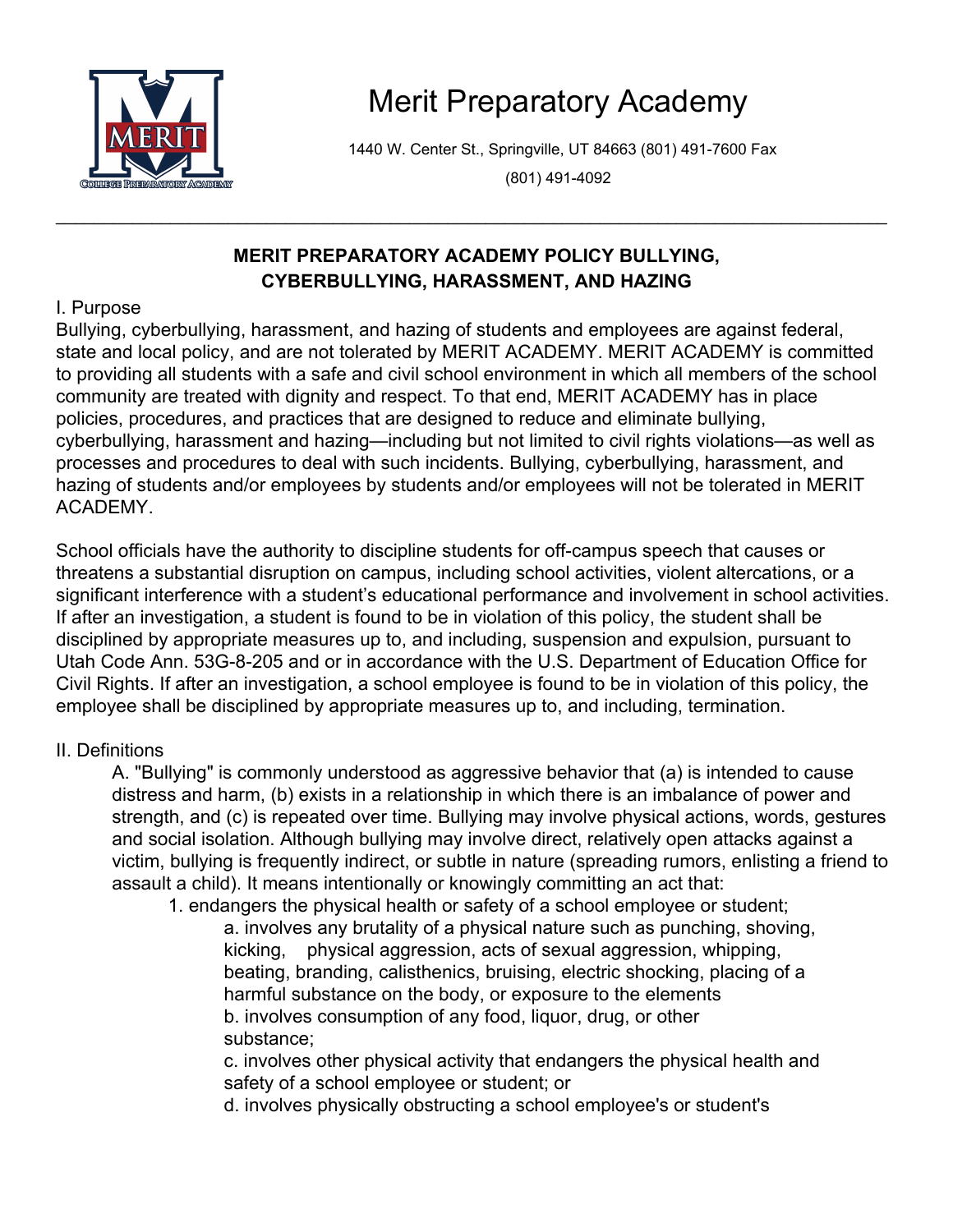freedom to move; and

- 2. is done for the purpose of placing a school employee or student in fear of:
	- a. physical harm to the school employee or student; or
	- b. harm to property of the school employee or student

3. The conduct described above constitutes bullying, regardless of whether the person against whom the conduct is committed directed, consented to, or acquiesced in, the conduct.

B. "Civil Rights Violations" means

1. bullying (including cyberbullying), harassing, or hazing that is targeted at a federally protected class

C. "Cyberbullying" means:

1. using the Internet, a cell phone, or another device to send

2. or post text, video, or an image with the intent or knowledge, or with reckless disregard, that the test, video, or image will hurt, embarrass, or threaten an individual, 3. regardless of whether the individual directed, consented to, or acquiesced in the conduct or voluntarily accessed the electronic communication.

D. "Federally protected class" means any group protected from discrimination under federal law

1. Title VI of the Civil Rights Act of 1964 prohibits discrimination on the basis of *race, color, or national origin.*

2. Title IX of the Education Amendments of 1972 prohibits discrimination on the basis of *sex*.

3. Section 504 of the Rehabilitation Act of 1973 and Title II of the Americans with Disabilities Act of 1990 prohibits discrimination on the basis of **disability.**

4. Other areas included under these acts include *religion, gender identity, and sexual orientation.*

E. "Harassment" means repeatedly communicating to another individual, in an objectively demeaning or disparaging manner, verbal threatening, name calling, sexual overtones, acts of a sexual nature, statements that contribute to a hostile learning, social, or work environment for the individual.

F. "Hazing" means intentionally or knowingly committing an act that:

1. endangers the physical health or safety of a school

employee or student;

a. involves any brutality of a physical nature such as whipping, beating, branding, calisthenics, bruising, electric shocking, placing of a harmful substance on the body, or exposure to the elements.

b. involves consumption of any food, liquor, drug, or other substance;

c. involves other physical activity that endangers the physical health and safety of a school employee or student; or

d. involves physically obstructing a school employee's or student's freedom to move; and

2. is done for the purpose of initiation or admission into, affiliation with, holding office in, or as a condition for, membership or acceptance, or continued membership of acceptance, in any school or school sponsored team, organization, program, or event; or

3. if the person committing the act against a school employee or student knew that the school employee or student is a member of, or candidate for membership with a school, or school sponsored team, organization, program,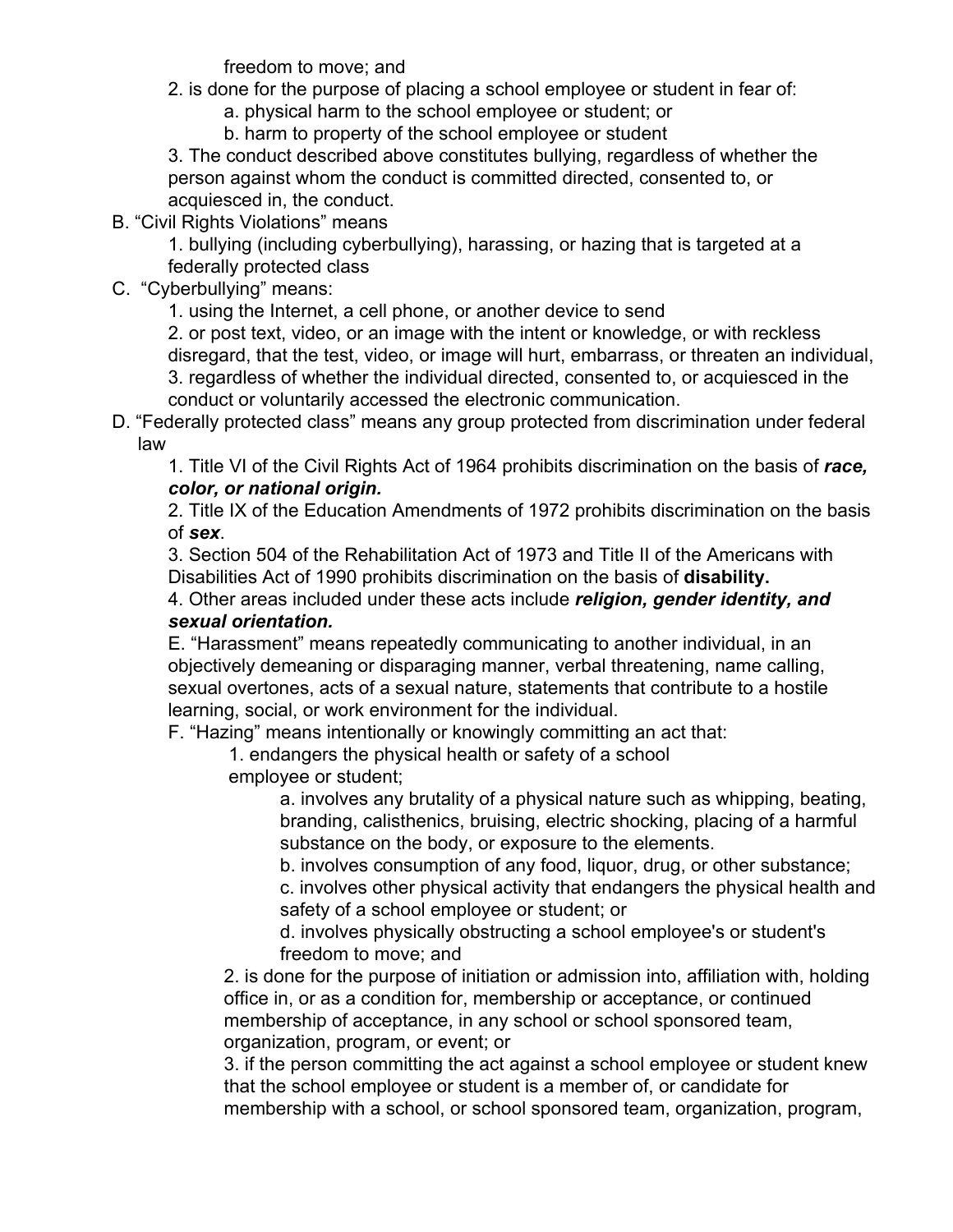or event to which the person committing the act belongs to or participates in 4. The conduct described in Subsection (5)(a) constitutes hazing, regardless of whether the person against whom the conduct is committed, directed, consented to, or acquiesced in, the conduct.

G. "Retaliation" means an act of communication intended:

1. as retribution against a person for reporting bullying, cyberbullying, harassing, or hazing; or

2. to improperly influence the investigation of, or the response to, a report of bullying or hazing.

- H. "School" means any public elementary or secondary school or charter school
- I. "School board" means
	- 1. a local school board; or
	- 2. a local charter board.
- J. "School employee" means:
	- 1. school teachers;
	- 2. school staff;
	- 3. school administrators; and

4. all others employed, directly or indirectly, by the school, school board, or school district.

#### III. Prohibitions

A. No school employee or student may engage in *bullying* or *harassing* a school employee or student:

- 1. on school property;
- 2. at a school related or sponsored event;
- 3. on a school bus;
- 4. at a school bus stop; or

5. while the school employee or student is traveling to or from a location or event described above in Subsection A(1) - (4)

B. No school employee or student may engage in *hazing* or *cyberbullying* a school employee or student **at any time or in any location.**

C. No school employee or student may engage in retaliation against:

- 1. a school employee;
- 2. a student; or

3. an investigator for, or witness of, an alleged incident of bullying, harassing, cyberbullying, hazing, or retaliation

D. No school employee or student may make a false allegation of bullying, harassing, cyberbullying, hazing, or retaliation against a school employee or student.

E. Any bullying, harassing, or hazing that is found to be targeted at a federally protected class is further prohibited under federal anti-discrimincation laws and is subject to compliance regulations from the Office for Civil Rights.

#### IV. Actions Required if Prohibited Acts are Reported

Complaints will be reported to counselors and/or administration.

A. Each reported complaint shall include:

- 1. name of complaining party;
- 2. name of offender (if known);
- 3. date and location of incident(s);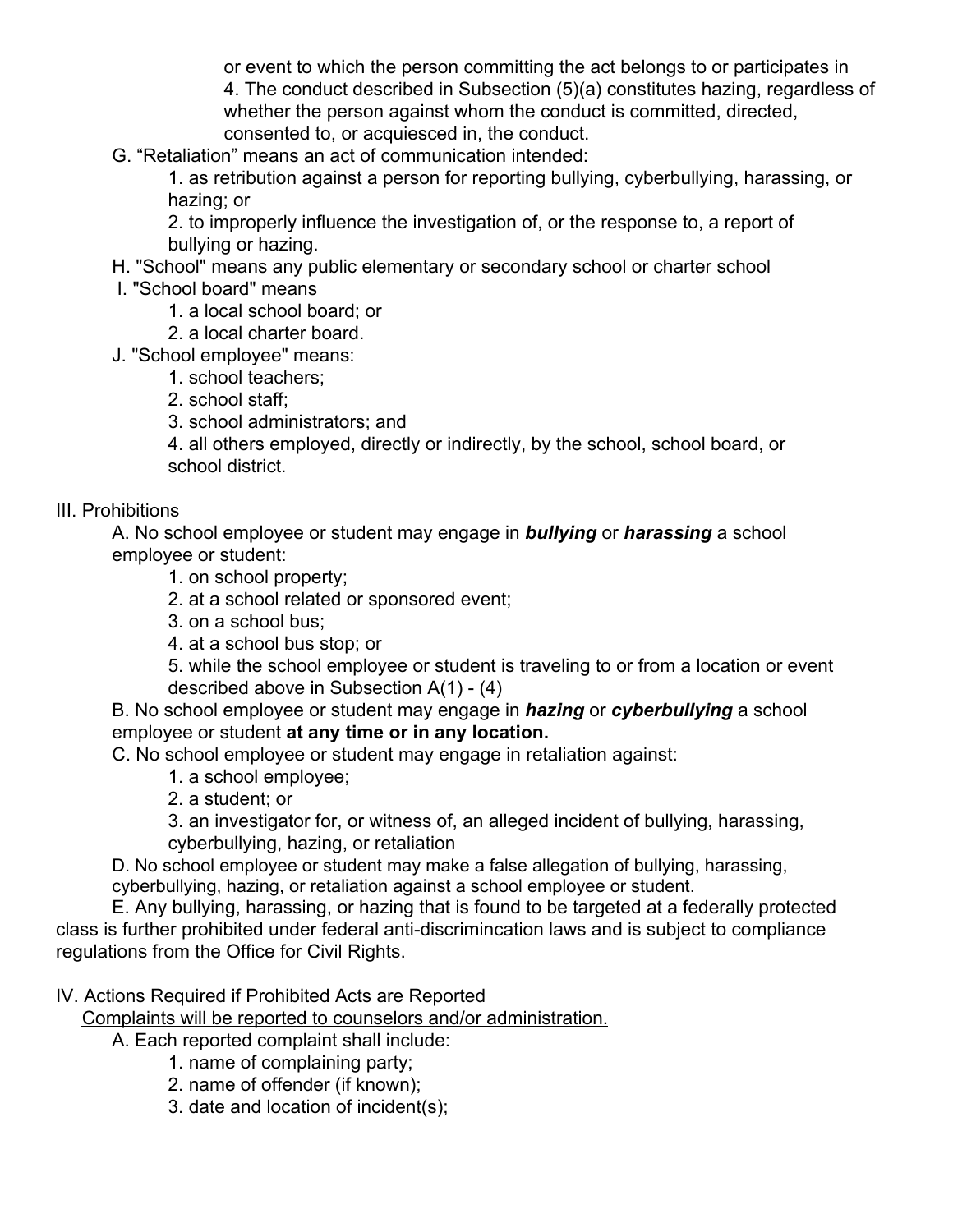4. a statement describing the incident(s), including names of witnesses (if known).

B. Each reported violation of the prohibitions noted previously shall be promptly investigated by a school administrator or an individual designated by a school administrator. Formal disciplinary action is prohibited based solely on an anonymous report of bullying, hazing, or retaliation.

C. Verified violations of the prohibitions noted previously shall result in consequences or penalties. Consequences or penalties may include but are not limited to:

1. student suspension or removal from a school-sponsored team or activity including school sponsored transportation

2. student suspension or expulsion from school or lesser disciplinary action;

3. clearly written and enforced discipline plan

4. employee suspension or termination for cause or lesser disciplinary action;

5. employee reassignment; or

6. other action against students or employees as appropriate.

D. Compliance with the Office for Civil Rights when Civil Rights Violations are Reported:

1. Once MERIT ACADEMY knows or reasonably should know of possible student-on-student bullying, cyber-bullying, harassment or hazing, the school must take immediate and appropriate action to investigate or otherwise determine what occurred.

2. If it is determined that the bullying, cyber-bulling, harassment or hazing did occur as a result of the student-victim's membership in a protected class, MERIT ACADEMY shall take prompt and effective steps reasonably calculated to:

a. end the bullying, cyber-bullying, harassment, or hazing

b. eliminate any hostile environment, and c. prevent its recurrence.

3. These duties are MERIT ACADEMY's responsibilities even if the misconduct also is covered by a separate anti-bullying policy and regardless of whether the student makes a complaint, asks the school to take action, or identifites the bullying, cyberbullying, harassment or hazing as a form of discrimination.

E. Actions must also include, as appropriate:

1. procedures for protecting the victim and other involved individuals from being subjected to:

a. further bullying or having, and

b. retaliation for reporting the bullying or hazing.

2. prompt reporting to law enforcement of all acts of bullying, hazing, or retaliation that constitute suspected criminal activity.

3. prompt reporting to the Office for Civil Rights (OCR) of all acts of bullying, hazing, retaliation that may violations of student(s)' or employee(s)' civil rights.

4. procedures for a fair and timely opportunity for the accused to explain the accusations and defend his actions prior to student or employee discipline.

5. procedures for providing due process rights under Section 53G-11-501 (licensed staff), local employee discipline policies or Section 53G-8-204 and local policies (students) prior to long term (more than 10 day) student discipline or employee discipline.

6. Records may be expunged by request after the students graduates from school.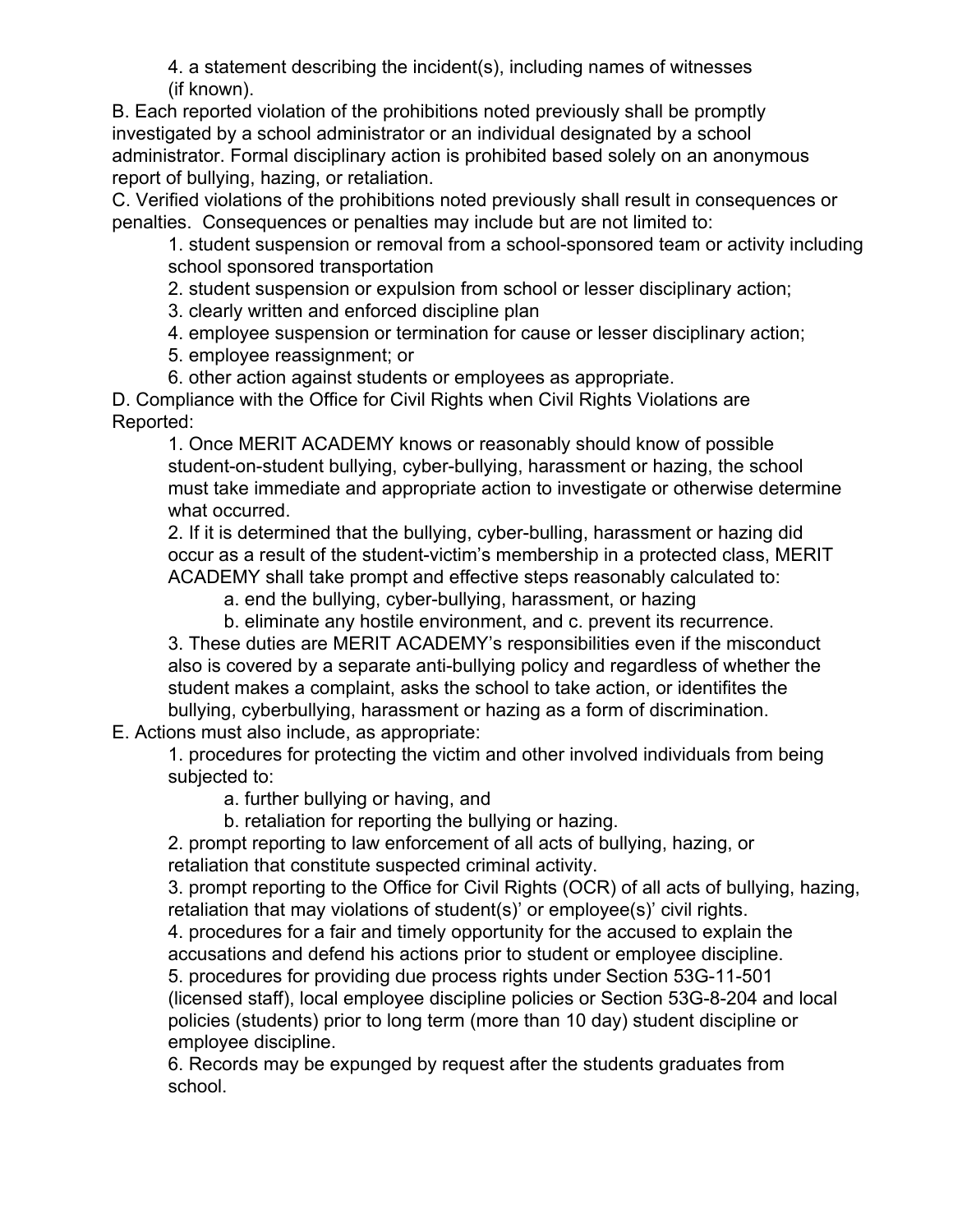#### V. Investigations

MERIT ACADEMY School will promptly and reasonably investigate allegations of bullying, cyberbullying, harassment and/or hazing. The MERIT ACADEMY Investigators, the Director or Assistant Director or an employee designated by the Director or Assistant Director, will be responsible for handling all complaints by students and employees alleging bullying, cyberbullying, harassment, or hazing as outlined in the procedures below:

• Prompt investigation

• Incident, details, consequence, and plan recorded in the Behavior section in the student's Aspire account.

• Notification to parent of the event by email, phone, and/or voicemail that the parent has on file with the school.

• Notification to parent when the student threats to commit suicide, if there

is an incident of bullying, cyber-bullying, hazing, harassment or retaliation.

• Notification will be given by administration or

counselor.

It is MERIT ACADEMY School's policy, in compliance with state and federal law, that students have a limited expectation of privacy on the school's Internet system, and routine monitoring or maintenance may lead to discovery that a user has violated school policy of law. Also, individual targeted searches will be conducted if there is reasonable suspicion that a user has violated policy or law. Searches will be conducted by two employees under the direction of the Director or Assistant Director. Personal electronic devices of any student suspected of violation of the above policy will be confiscated for investigation and may be turned over to law enforcement.

#### VI. Training

A. The training of school employees shall include training regarding bullying, cyberbullying, harassment, hazing, and retaliation.

B. The training should include training on civil rights violations and compliance when civil rights violations are reported.

C. To the extent possible, programs or initiatives designed to provide training and education regarding the prevention of bullying, hazing ,and retaliation should be implemented.

D. In addition to training for all students and school employees, students,

employees, and volunteer coaches involved in any extra-curricular activity shall:

1. participate in bullying and hazing prevention training prior to participation;

2. repeat bullying and hazing prevention training at least every three years (schedule of training, if necessary, will be established by Admin at the beginning of the year);

3. be informed annually of the prohibited activities list provided previously in this

Policy and the potential consequences for violation of this Policy.

## VII. Additional Notes

A. 53G-9-605 requires that this policy be developed with input from (1) students, (2) parents, (3) teachers, (4) school administrators, (5) school staff, or (6) law enforcement agencies.

B. All information received in a complaint, names of complainants shall be treated with the utmost confidence to the extent possible. Administrators shall notify complainant before revealing his name.